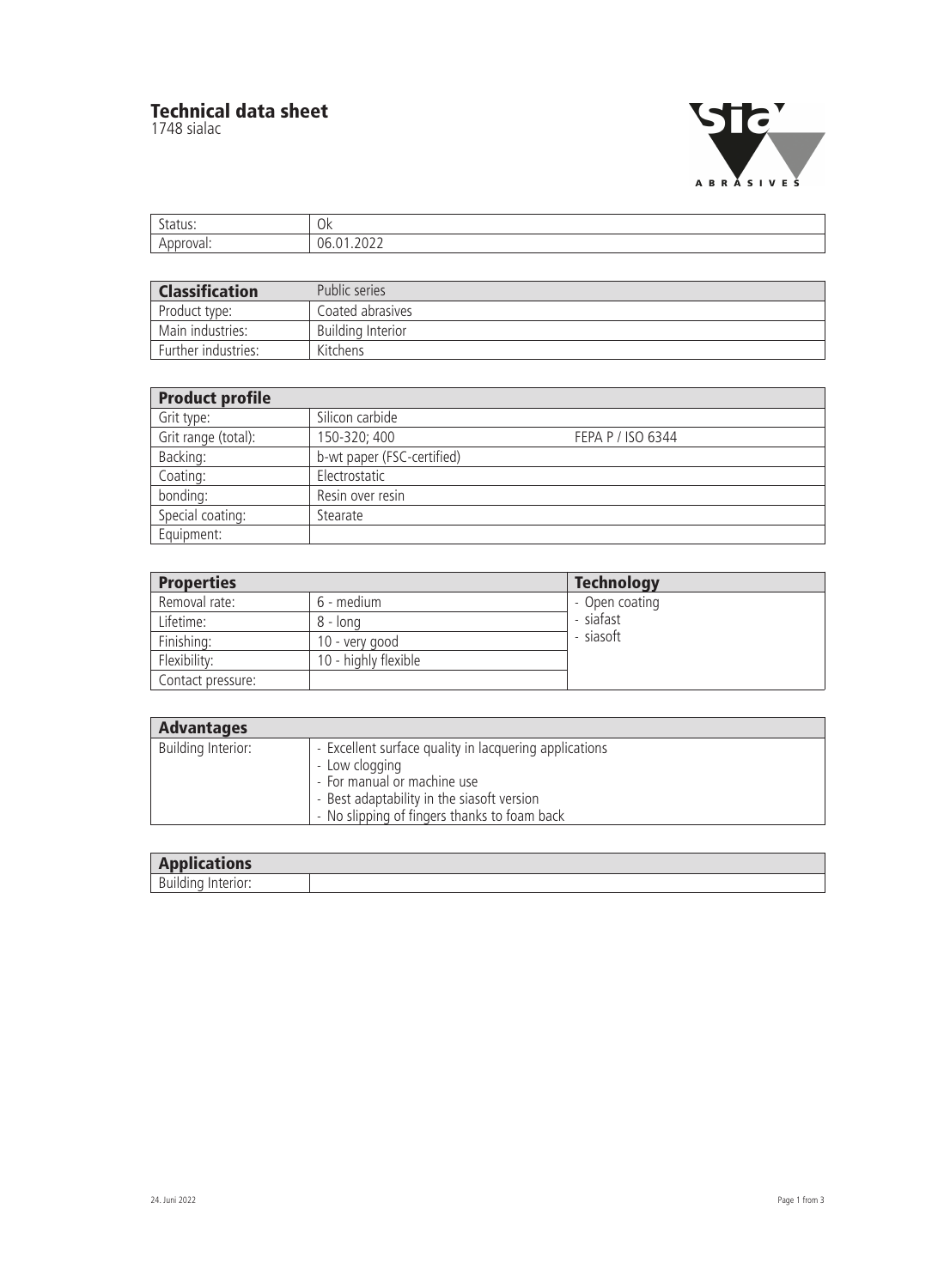## **Technical data sheet**

1748 sialac



| <b>Material</b>           |                   |                                |
|---------------------------|-------------------|--------------------------------|
| <b>Building Interior:</b> |                   | $\circ$ Plastics               |
|                           | Lacquers          | • PU lacquer                   |
|                           | Lacquers          | $\bullet$ NC lacquer           |
|                           | Lacquers          | $\bullet$ UV lacquer           |
|                           | Lacquers          | • Water-based varnish          |
|                           | Lacquers          | • Polyester lacquer            |
|                           | Lacquers          | • Acrylic lacquer              |
|                           | Mineral materials | $\circ$ Solid surface material |
|                           | Primer filler     | $\circ$ Primer filler          |
|                           | Primers           | • Primer coat                  |
|                           | Putty             | $\circ$ Putty                  |

| <b>Conversion forms</b> | Upper conversion   | Lower conversion                                         |
|-------------------------|--------------------|----------------------------------------------------------|
| ¢                       | Rolls              | - jumbolino<br>- Paper rolls<br>- siasoft rolls          |
|                         | Sheet              | - half sheets<br>- standard sheet                        |
|                         | Strips             | - siafast strips<br>- siasoft strips<br>- Various strips |
|                         | Delta and polygons | - Delta and polygons                                     |
|                         | <b>Discs</b>       | - siafast discs<br>- siasoft discs                       |

| <b>Application</b>                                              | Superordinate group      | Subgroup                        |  |
|-----------------------------------------------------------------|--------------------------|---------------------------------|--|
| $\mathcal{G}% _{M_{1},M_{2}}^{\left( 1\right) }\left( t\right)$ | Portable machine sanding | random orbital sander           |  |
| S                                                               | Portable machine sanding | Orbital sander                  |  |
| <b>Ly</b>                                                       | Manual sanding           | Manual sanding                  |  |
|                                                                 | Manual sanding           | Hand sanding for edges          |  |
| $\overline{\mathbb{S}^1}$                                       | Manual sanding           | hand sanding with sanding block |  |
| cut:                                                            |                          |                                 |  |

| <b>Details</b>             |                 |
|----------------------------|-----------------|
| No suitability for:        | - glass sanding |
| Sanding<br>recommendation: |                 |
|                            |                 |